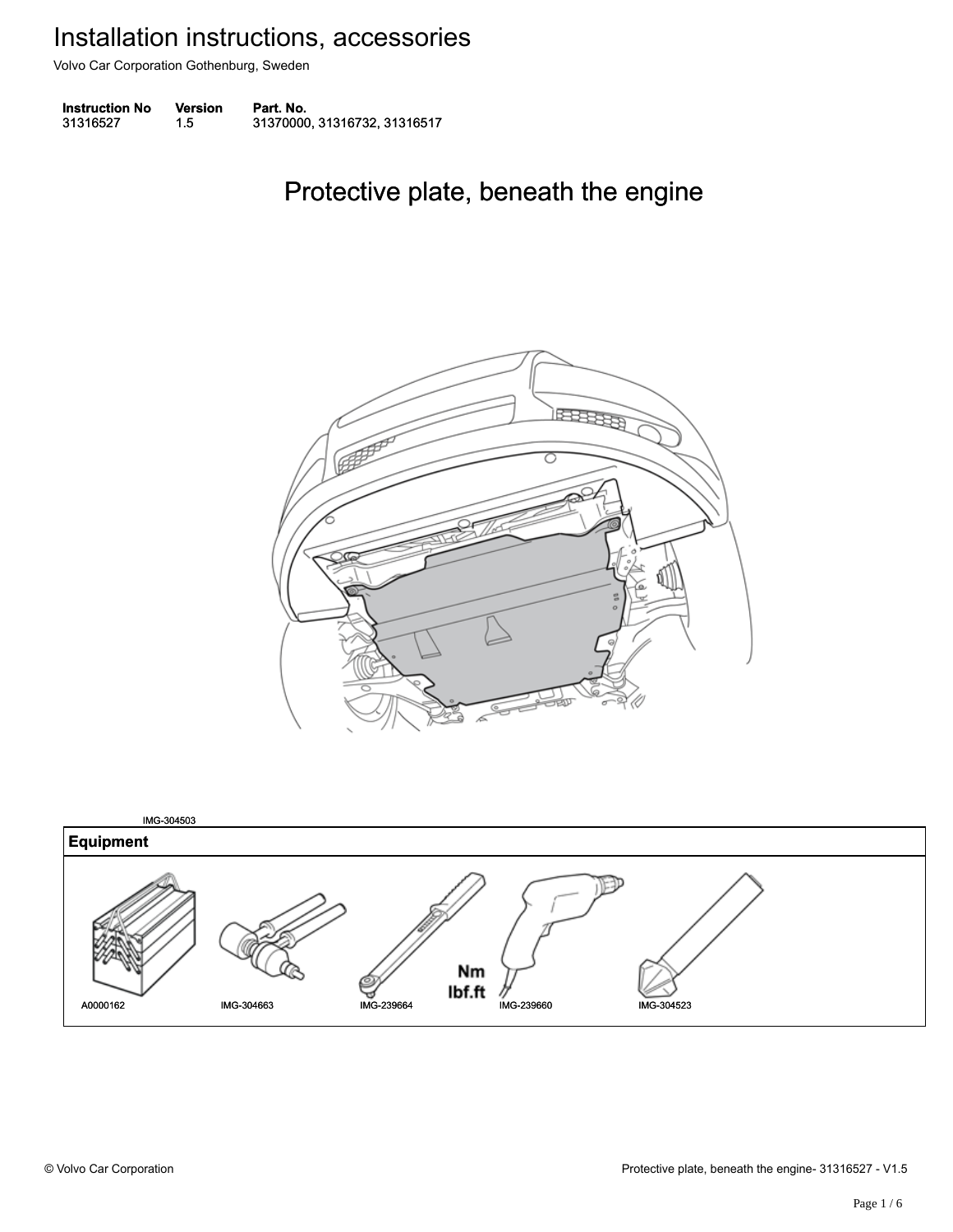Volvo Car Corporation Gothenburg, Sweden

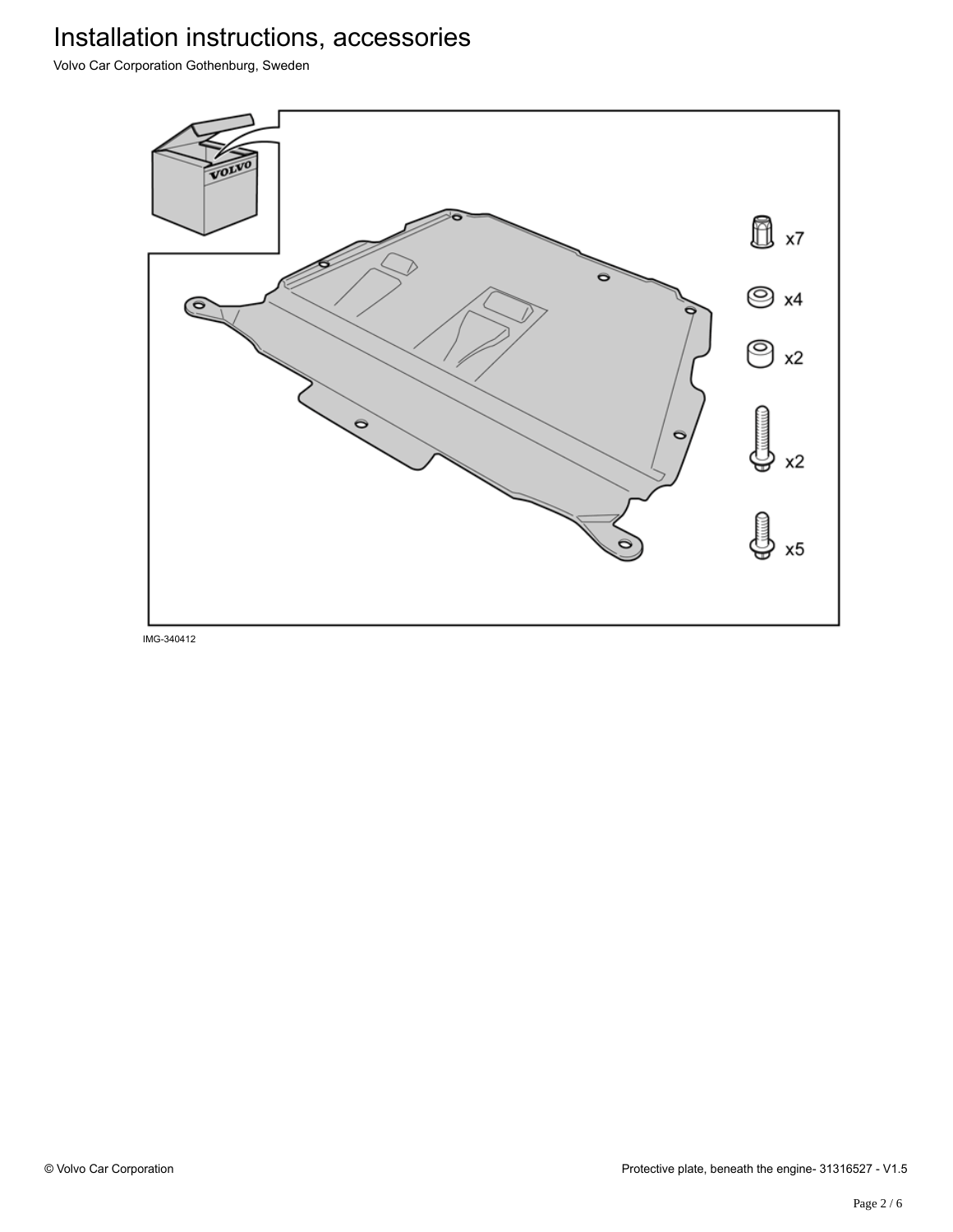Volvo Car Corporation Gothenburg, Sweden

#### **INTRODUCTION**

Read through all of the instructions before starting installation.

Notifications and warning texts are for your safety and to minimise the risk of something breaking during installation.

Ensure that all tools stated in the instructions are available before starting installation.

Certain steps in the instructions are only presented in the form of images. Explanatory text is also given for more complicated steps.

In the event of any problems with the instructions or the accessory, contact your local Volvo dealer.



### **Applies to the S60(11-)**

Remove air baffle.





### **Applies to all models**

Remove the screws and the engine splash guard.

Place everything to one side. New material can be found in the kit.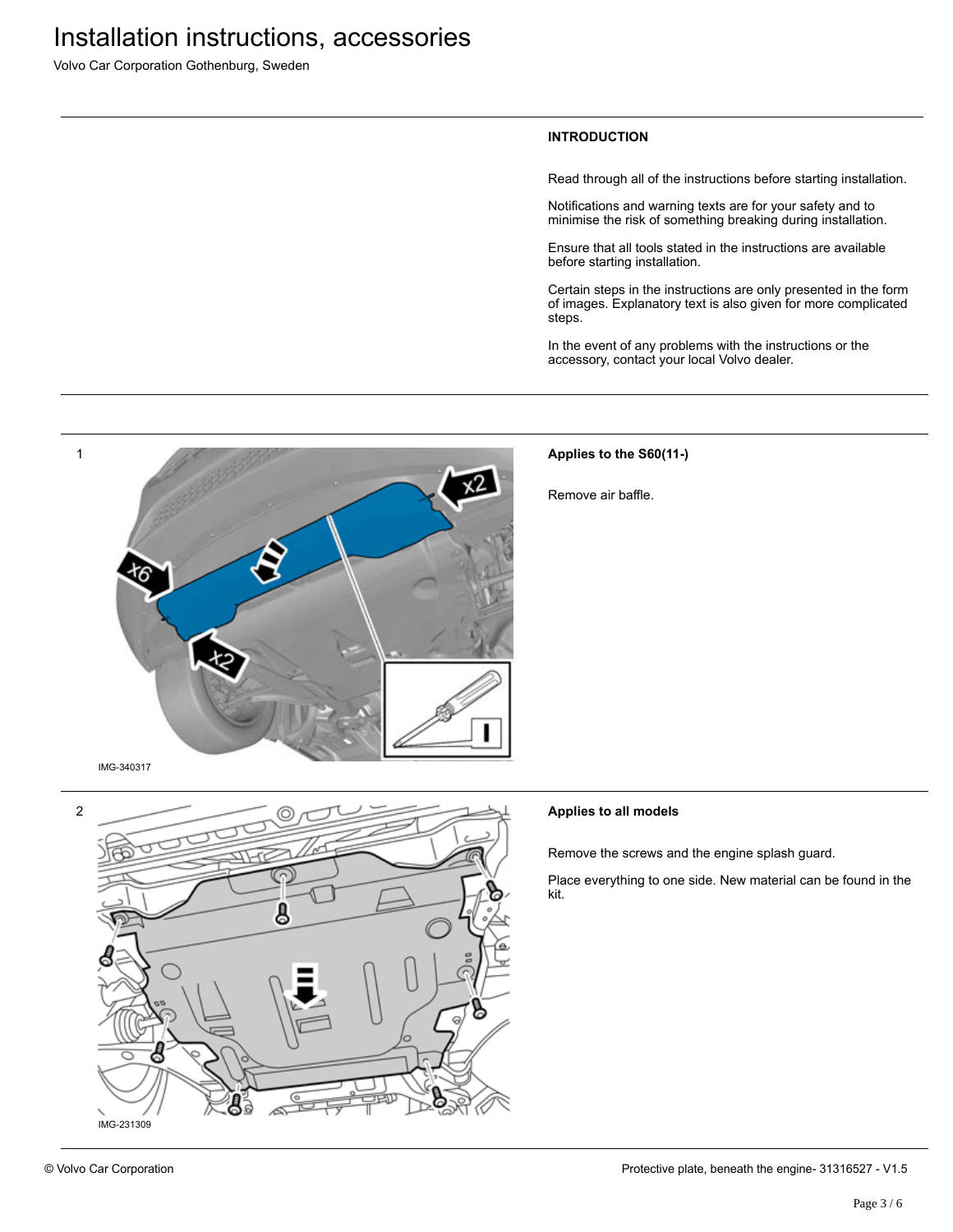Volvo Car Corporation Gothenburg, Sweden



Remove the clips for the protective plate mounting in the subframe.

Place the clips to one side. New ones can be found in the kit.

Cover the underneath of the engine with cardboard or similar, so that drilling swarf does not blow up into the engine compartment.

Carefully drill out the rectangular holes where the clips were located. Use tool P/N 9814112.

Remove any swarf.

4

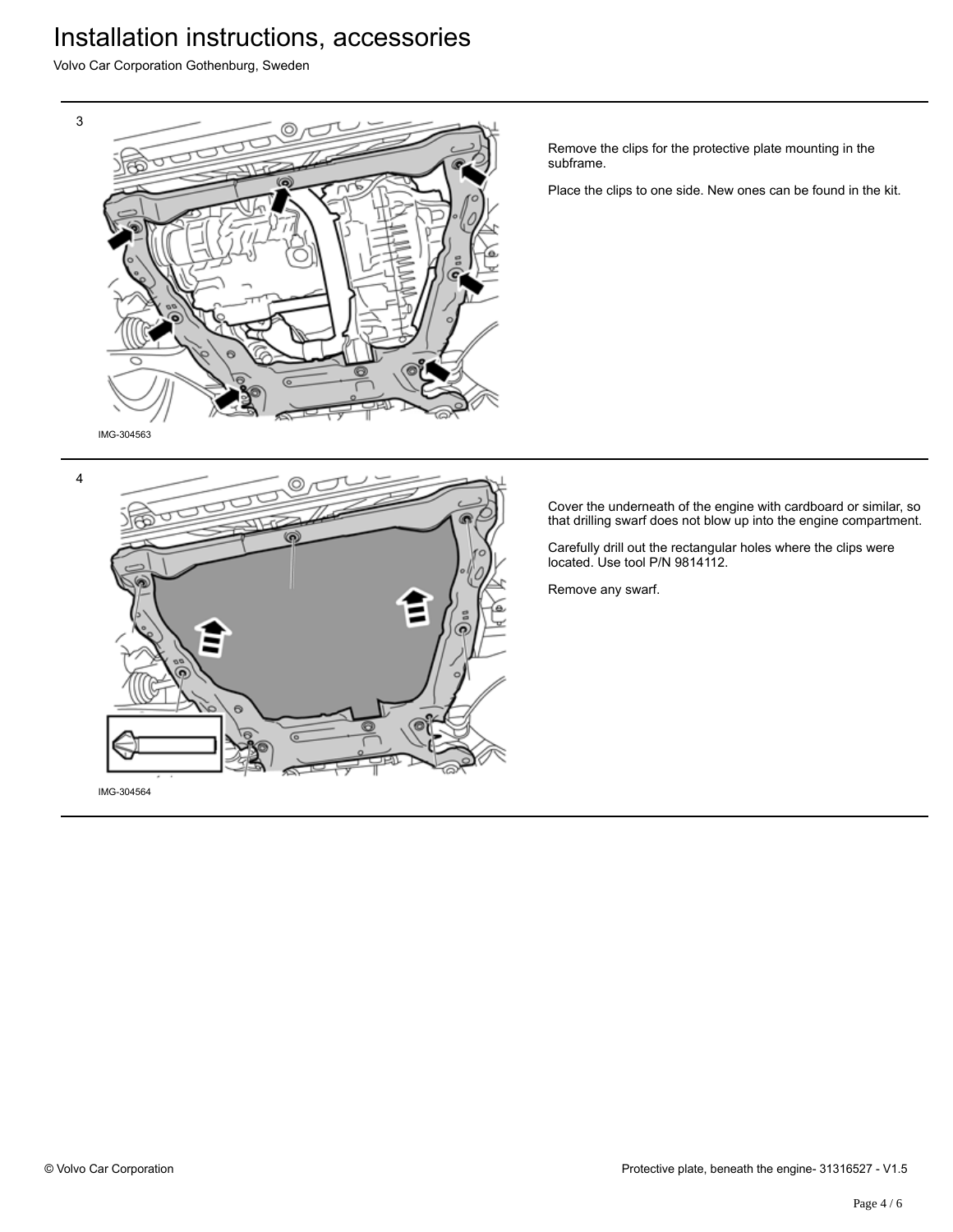Volvo Car Corporation Gothenburg, Sweden



Take the rivet nuts from the kit and tighten in the drilled holes. Use tool P/N 9512782.

Take the new protective plate with screws and spacers from the kit.

Position the protective plate so that the high spacers with the longer screws are at the back, and the four low spacers with the shorter screws at the sides are at the front.

Secure the spacers on the protective plate opposite the holes using pieces of butyl tape.

6



IMG-304583